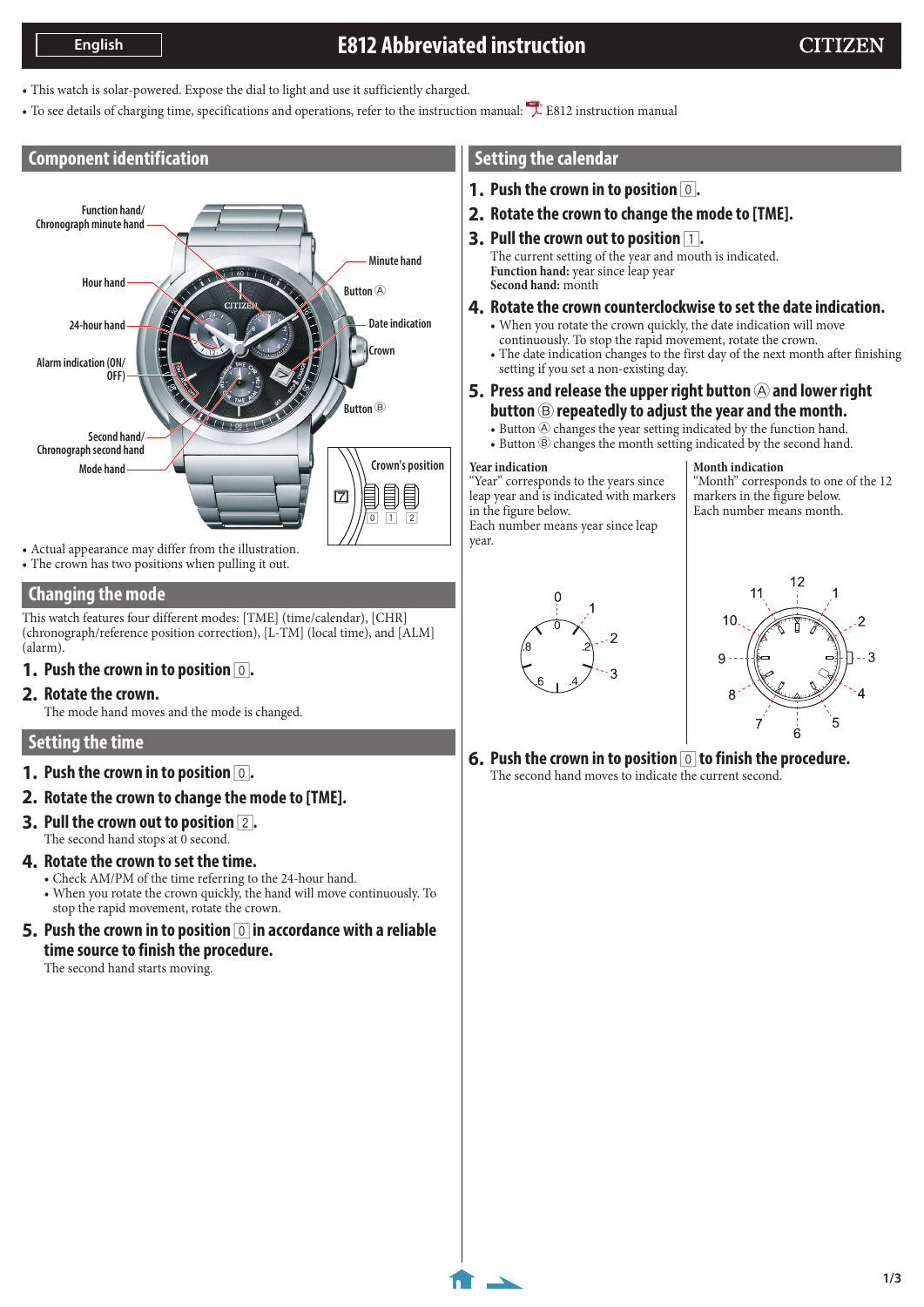## **Using the chronograph**

- Measuring up to 60 minutes in 1/20 second increments.
- The hour, minute and 24-hour hands move normally during chronograph measurement.
- **1. Push the crown in to position** 0**.**
- **2. Rotate the crown to change the mode to [CHR].**
- The chronograph second hand moves to 0 second and the chronograph minute hand moves to 0 minute and they stop.

Start/stop: press button  $\circledA$ .

• The chronograph minute hand indicates the 1/20 second units by pressing and holding button  $\circledB$  while chronograph is stopped. Release the button to return the hand to minute indication.

**Reset:** press button  $\circledA$  while the chronograph is stopped.

• Be sure to reset chronograph after finishing measurement.

### **Using the local time**

When the mode is changed to [L-TM], the time for another region separate from the current time (local time) is displayed.

- The time difference can be set up to ±23 hours (in 1 hour units) based on the time set in [TME] mode.
- The minute and second hands show the same time as that in [TME].

#### *Displaying the local time*

#### **1.** Push the crown in to position  $\boxed{0}$ .

**2. Rotate the crown to change the mode to [L-TM].** Local time is indicated.

#### *Setting the time difference*

**1. Pull the crown out to position** 2 **when the mode hand points [L-TM].**

#### **2. Rotate the crown to set the time difference.**

- Rotate the crown counterclockwise when the time difference to set is minus. Rotate the crown clockwise when the time difference to set is plus.
- If the hour hand passes the midnight during the setting, the date indication will be advanced by 1 day. It takes some time to complete the date indication to be advanced.
- **3. Push the crown in to position** 0 **to finish the procedure.**

## **Using the alarm**

## **1.** Push the crown in to position  $\boxed{0}$ .

- **2. Rotate the crown to change the mode to [ALM].** Hour, minute and 24-hour hands indicate the current alarm time setting and the second hand indicates the current alarm setting ("ON" or "OFF").
- **3. Pull the crown out to position** 2**.** The alarm setting is automatically turned to "ON".
- **4. Rotate the crown to set the alarm time.**
	- Check AM/PM of the alarm time referring to the 24-hour hand.
	- When you rotate the crown quickly, the hands will move continuously. To stop the rapid movement, rotate the crown.
	- The alarm time cannot be set based on the local time.
- **5. Push the crown in to position** 0 **to finish the procedure.**

#### *To set the alarm ON/OFF*

While in the [ALM] mode, pull the crown out to position  $\Box$  or  $\Box$  and press button  $\mathbb{\widehat{A}}$ 

#### *To stop alarm*

 $\leftarrow$  n  $\rightarrow$ 

Press button  $\textcircled{a}$  or  $\textcircled{b}$ .

The alarm sounds for 15 seconds.

#### *To check the alarm sound*

Press and hold button  $\circledA$  in the [ALM] mode while the crown is in the position  $\circledD$ . The alarm tone can be monitored.